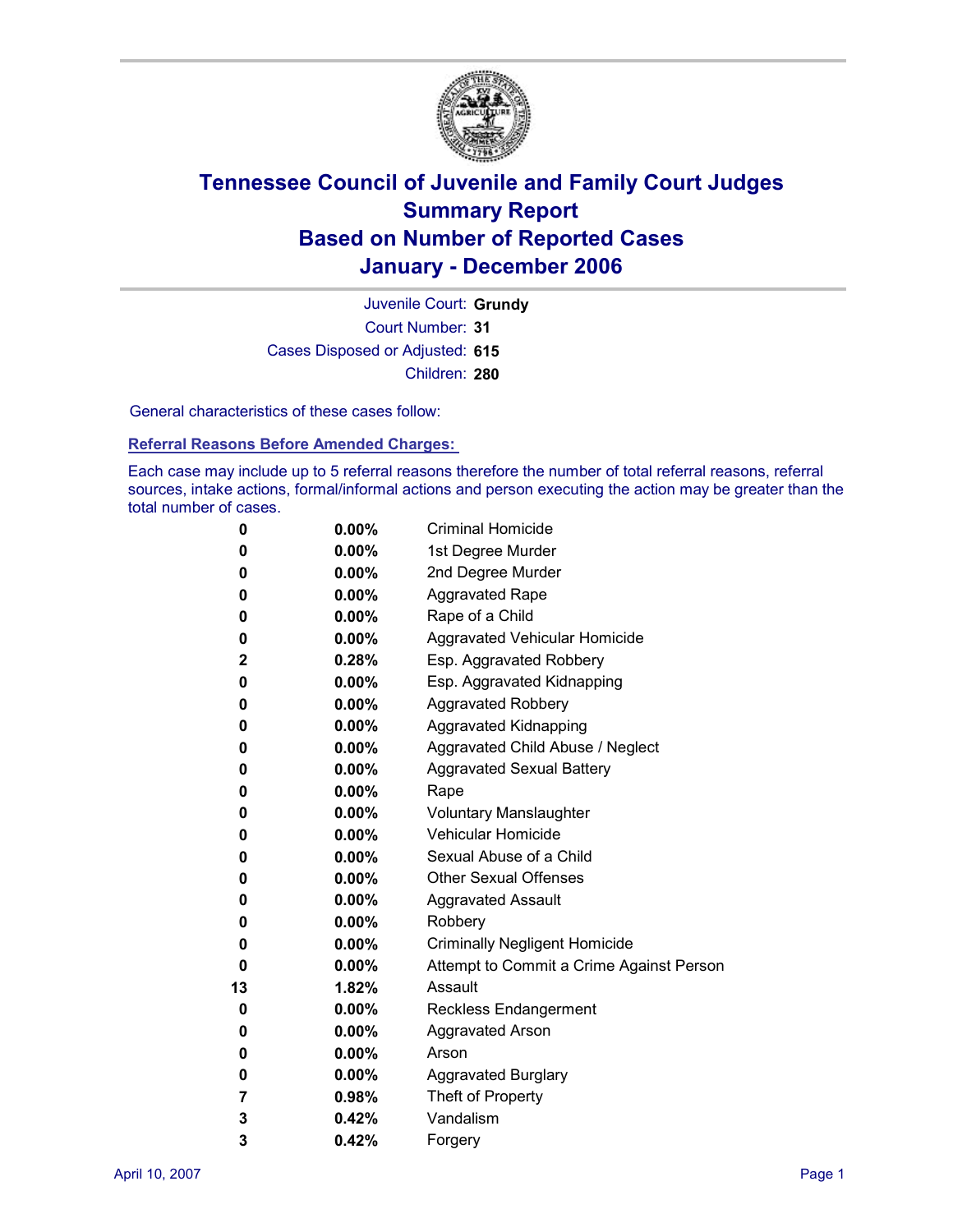

Court Number: **31** Juvenile Court: **Grundy** Cases Disposed or Adjusted: **615** Children: **280**

**Referral Reasons Before Amended Charges:** 

Each case may include up to 5 referral reasons therefore the number of total referral reasons, referral sources, intake actions, formal/informal actions and person executing the action may be greater than the total number of cases.

| 0            | 0.00%    | <b>Worthless Checks</b>                                     |
|--------------|----------|-------------------------------------------------------------|
| 0            | $0.00\%$ | Illegal Possession / Fraudulent Use of Credit / Debit Cards |
| 0            | $0.00\%$ | <b>Burglary</b>                                             |
| 0            | $0.00\%$ | Unauthorized Use of a Vehicle                               |
| 0            | 0.00%    | <b>Cruelty to Animals</b>                                   |
| $\mathbf{2}$ | 0.28%    | Sale of Controlled Substances                               |
| 11           | 1.54%    | <b>Other Drug Offenses</b>                                  |
| 9            | 1.26%    | Possession of Controlled Substances                         |
| 0            | 0.00%    | <b>Criminal Attempt</b>                                     |
| 1            | 0.14%    | Carrying Weapons on School Property                         |
| $\mathbf{2}$ | 0.28%    | Unlawful Carrying / Possession of a Weapon                  |
| 1            | 0.14%    | <b>Evading Arrest</b>                                       |
| 0            | $0.00\%$ | Escape                                                      |
| 1            | 0.14%    | Driving Under Influence (DUI)                               |
| 7            | 0.98%    | Possession / Consumption of Alcohol                         |
| 3            | 0.42%    | Resisting Stop, Frisk, Halt, Arrest or Search               |
| 0            | $0.00\%$ | <b>Aggravated Criminal Trespass</b>                         |
| 1            | 0.14%    | Harassment                                                  |
| 0            | $0.00\%$ | Failure to Appear                                           |
| 0            | 0.00%    | Filing a False Police Report                                |
| 0            | $0.00\%$ | Criminal Impersonation                                      |
| 9            | 1.26%    | <b>Disorderly Conduct</b>                                   |
| 0            | $0.00\%$ | <b>Criminal Trespass</b>                                    |
| 0            | 0.00%    | <b>Public Intoxication</b>                                  |
| 0            | 0.00%    | Gambling                                                    |
| 73           | 10.20%   | Traffic                                                     |
| 0            | $0.00\%$ | <b>Local Ordinances</b>                                     |
| 3            | 0.42%    | Violation of Wildlife Regulations                           |
| 0            | 0.00%    | Contempt of Court                                           |
| 1            | 0.14%    | <b>Violation of Probation</b>                               |
| 0            | 0.00%    | <b>Violation of Aftercare</b>                               |
|              |          |                                                             |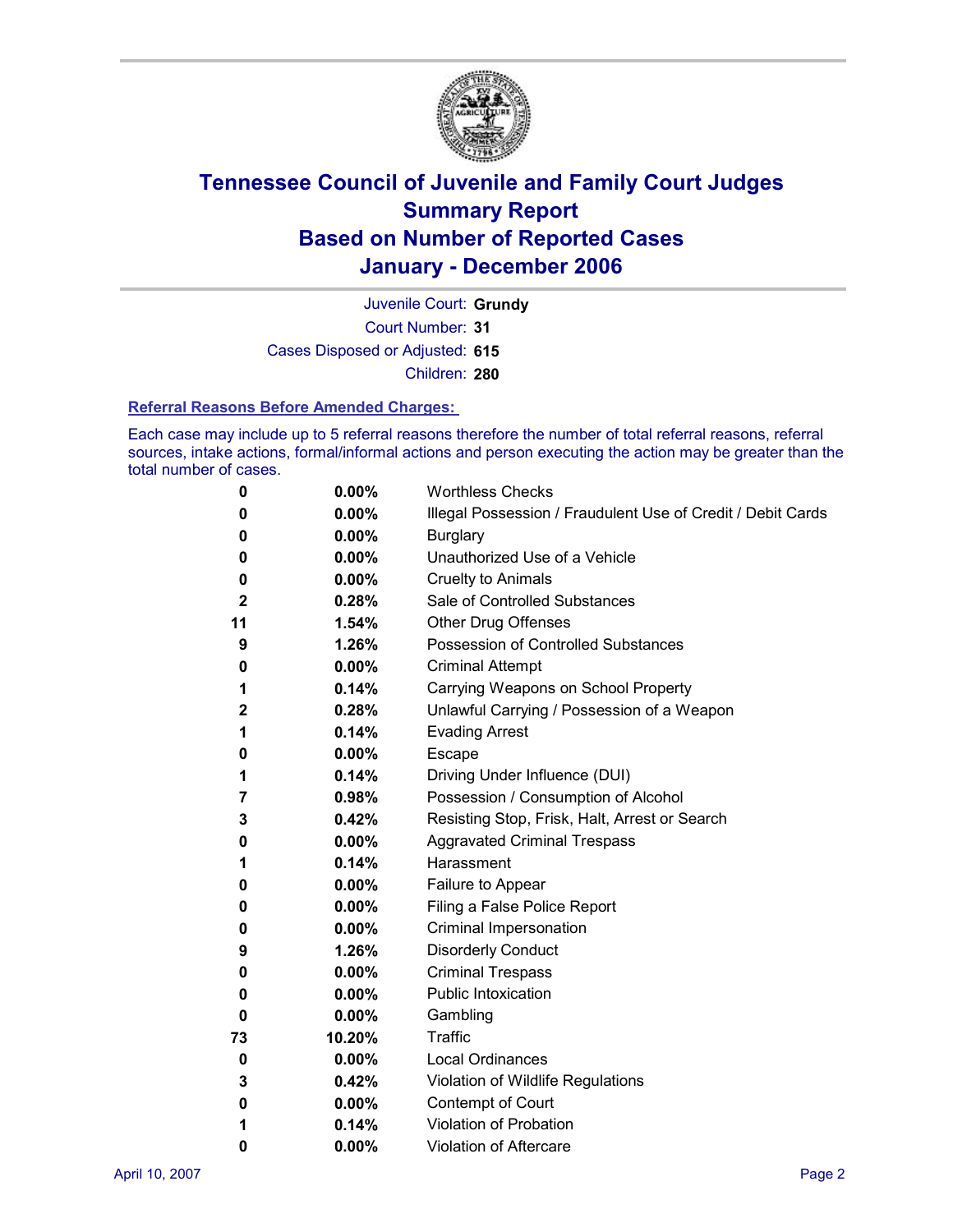

Court Number: **31** Juvenile Court: **Grundy** Cases Disposed or Adjusted: **615** Children: **280**

**Referral Reasons Before Amended Charges:** 

Each case may include up to 5 referral reasons therefore the number of total referral reasons, referral sources, intake actions, formal/informal actions and person executing the action may be greater than the total number of cases.

| 7   | 0.98%    | Unruly Behavior                        |
|-----|----------|----------------------------------------|
| 77  | 10.75%   | Truancy                                |
| 3   | 0.42%    | In-State Runaway                       |
| 0   | $0.00\%$ | Out-of-State Runaway                   |
| 36  | 5.03%    | Possession of Tobacco Products         |
| 0   | 0.00%    | Violation of a Valid Court Order       |
| 0   | 0.00%    | <b>Violation of Curfew</b>             |
| 0   | 0.00%    | Sexually Abused Child                  |
| 0   | 0.00%    | <b>Physically Abused Child</b>         |
| 0   | 0.00%    | Dependency / Neglect                   |
| 0   | 0.00%    | <b>Termination of Parental Rights</b>  |
| 0   | 0.00%    | <b>Violation of Pretrial Diversion</b> |
| 0   | $0.00\%$ | Violation of Informal Adjustment       |
| 321 | 44.83%   | <b>Judicial Review</b>                 |
| 0   | $0.00\%$ | <b>Administrative Review</b>           |
| 0   | 0.00%    | <b>Foster Care Review</b>              |
| 83  | 11.59%   | Custody                                |
| 4   | 0.56%    | Visitation                             |
| 4   | 0.56%    | Paternity / Legitimation               |
| 0   | 0.00%    | <b>Child Support</b>                   |
| 0   | $0.00\%$ | <b>Request for Medical Treatment</b>   |
| 0   | $0.00\%$ | <b>Consent to Marry</b>                |
| 29  | 4.05%    | Other                                  |
| 716 | 100.00%  | <b>Total Referrals</b>                 |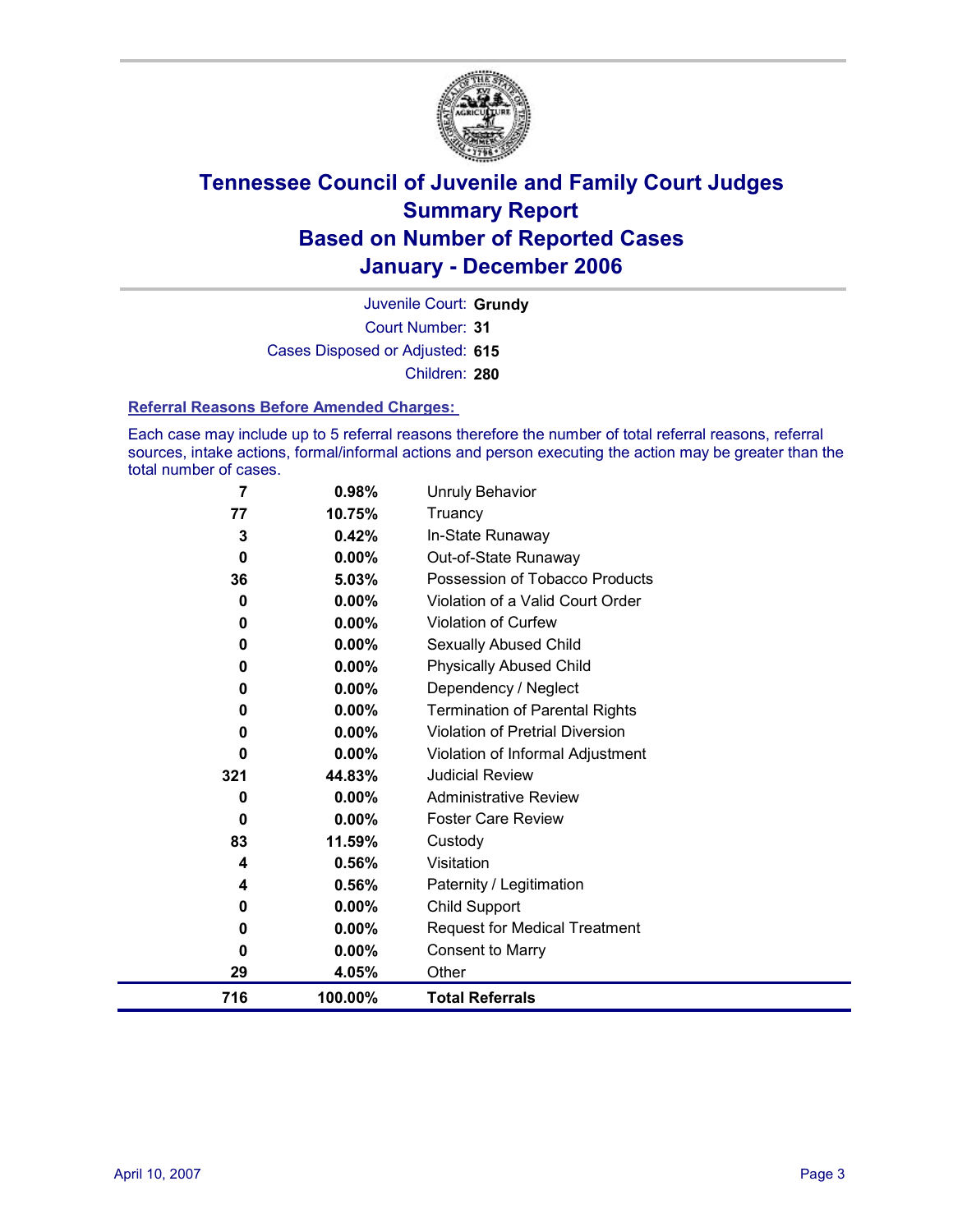

Court Number: **31** Juvenile Court: **Grundy** Cases Disposed or Adjusted: **615** Children: **280**

#### **Referral Sources: 1**

| 166 | 23.18%   | Law Enforcement                   |
|-----|----------|-----------------------------------|
| 71  | 9.92%    | Parents                           |
| 44  | 6.15%    | Relatives                         |
|     | 0.14%    | Self                              |
| 74  | 10.34%   | School                            |
| 0   | $0.00\%$ | <b>CSA</b>                        |
| 97  | 13.55%   | <b>DCS</b>                        |
| 4   | 0.56%    | <b>Other State Department</b>     |
| 0   | $0.00\%$ | <b>District Attorney's Office</b> |
| 248 | 34.64%   | <b>Court Staff</b>                |
| 0   | $0.00\%$ | Social Agency                     |
| 0   | $0.00\%$ | <b>Other Court</b>                |
|     | 0.14%    | Victim                            |
| 4   | 0.56%    | Child & Parent                    |
| 0   | $0.00\%$ | Hospital                          |
| 0   | $0.00\%$ | Unknown                           |
| 6   | 0.84%    | Other                             |
| 716 | 100.00%  | <b>Total Referral Sources</b>     |

### **Age of Child at Referral: 2**

| 280 | 100.00%   | <b>Total Child Count</b> |  |
|-----|-----------|--------------------------|--|
| 0   | $0.00\%$  | Unknown / Not Reported   |  |
| 1   | 0.36%     | Ages 19 and Over         |  |
| 54  | 19.29%    | Ages 17 through 18       |  |
| 85  | $30.36\%$ | Ages 15 through 16       |  |
| 31  | 11.07%    | Ages 13 through 14       |  |
| 18  | 6.43%     | Ages 11 through 12       |  |
| 91  | 32.50%    | Ages 10 and Under        |  |
|     |           |                          |  |

<sup>1</sup> If different than number of Referral Reasons (716), verify accuracy of your court's data.

<sup>2</sup> One child could be counted in multiple categories, verify accuracy of your court's data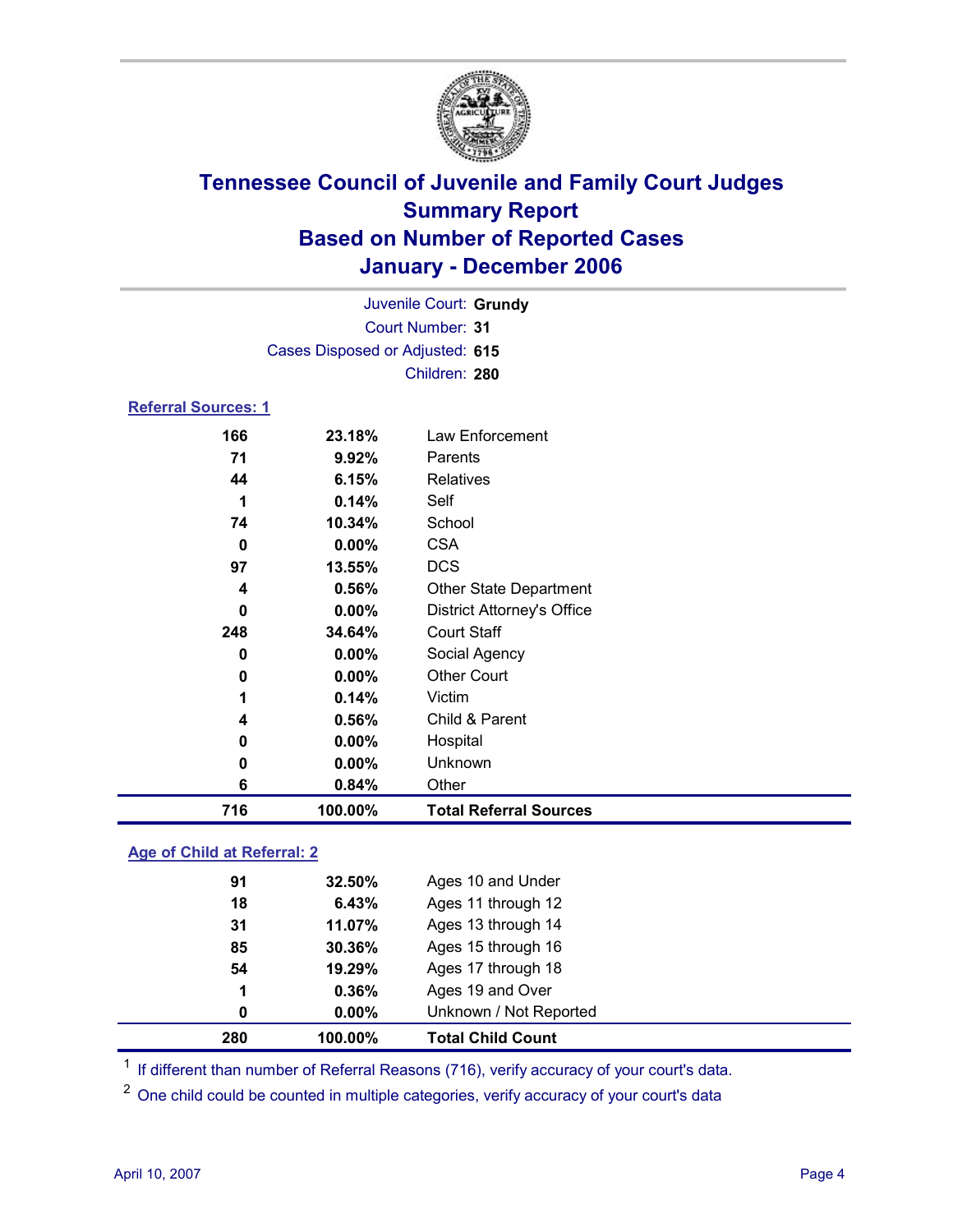

| Juvenile Court: Grundy    |                                         |                          |  |  |
|---------------------------|-----------------------------------------|--------------------------|--|--|
|                           | Court Number: 31                        |                          |  |  |
|                           | Cases Disposed or Adjusted: 615         |                          |  |  |
|                           | Children: 280                           |                          |  |  |
| <b>Sex of Child: 1</b>    |                                         |                          |  |  |
| 170                       | 60.71%                                  | Male                     |  |  |
| 110                       | 39.29%                                  | Female                   |  |  |
| $\mathbf 0$               | 0.00%                                   | Unknown                  |  |  |
| 280                       | 100.00%                                 | <b>Total Child Count</b> |  |  |
| Race of Child: 1          |                                         |                          |  |  |
| 279                       | 99.64%                                  | White                    |  |  |
| 1                         | 0.36%                                   | African American         |  |  |
| 0                         | 0.00%                                   | Native American          |  |  |
| $\bf{0}$                  | 0.00%                                   | Asian                    |  |  |
| 0                         | 0.00%                                   | Mixed                    |  |  |
| $\mathbf 0$               | 0.00%                                   | Unknown                  |  |  |
| 280                       | 100.00%                                 | <b>Total Child Count</b> |  |  |
| <b>Hispanic Origin: 1</b> |                                         |                          |  |  |
| $\mathbf 0$               | 0.00%                                   | Yes                      |  |  |
| 280                       | 100.00%                                 | <b>No</b>                |  |  |
| $\mathbf 0$               | 0.00%                                   | Unknown                  |  |  |
| 280                       | 100.00%                                 | <b>Total Child Count</b> |  |  |
|                           | <b>School Enrollment of Children: 1</b> |                          |  |  |
| 225                       | 80.36%                                  | Yes                      |  |  |
| 55                        | 19.64%                                  | No                       |  |  |
| $\mathbf 0$               | 0.00%                                   | Unknown                  |  |  |
| 280                       | 100.00%                                 | <b>Total Child Count</b> |  |  |

<sup>1</sup> One child could be counted in multiple categories, verify accuracy of your court's data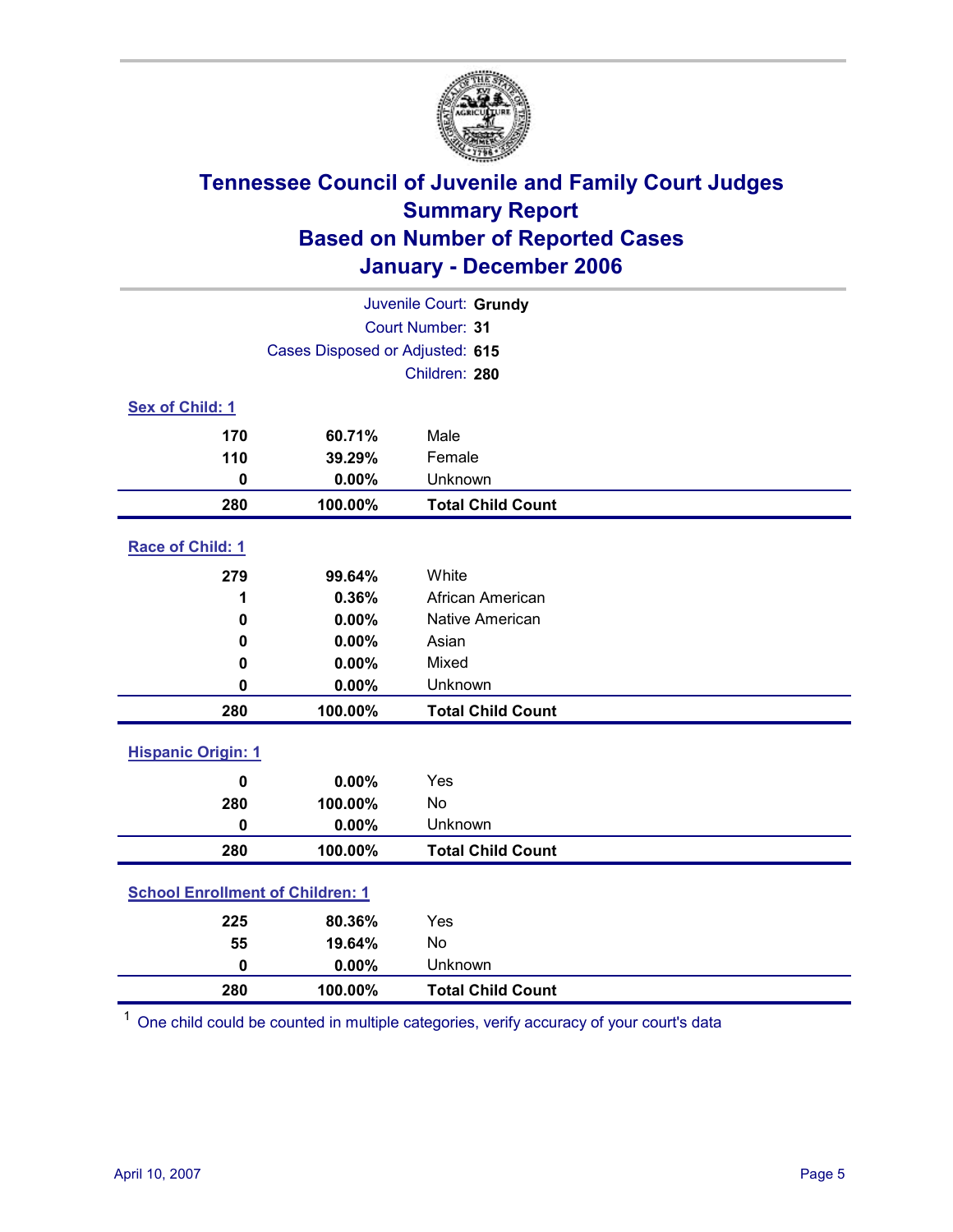

Court Number: **31** Juvenile Court: **Grundy** Cases Disposed or Adjusted: **615** Children: **280**

### **Living Arrangement of Child at Time of Referral: 1**

| 280          | 100.00%  | <b>Total Child Count</b>     |
|--------------|----------|------------------------------|
| 10           | 3.57%    | Other                        |
| 0            | $0.00\%$ | Unknown                      |
| $\mathbf{2}$ | 0.71%    | Independent                  |
| 0            | $0.00\%$ | In an Institution            |
| 0            | $0.00\%$ | In a Residential Center      |
| 0            | $0.00\%$ | In a Group Home              |
| 14           | 5.00%    | With Foster Family           |
| 7            | 2.50%    | <b>With Adoptive Parents</b> |
| 46           | 16.43%   | <b>With Relatives</b>        |
| 8            | 2.86%    | With Father                  |
| 72           | 25.71%   | With Mother                  |
| 45           | 16.07%   | With Mother and Stepfather   |
| 4            | 1.43%    | With Father and Stepmother   |
| 72           | 25.71%   | With Both Biological Parents |
|              |          |                              |

### **Type of Detention: 2**

| 615 | 100.00%  | <b>Total Detention Count</b> |
|-----|----------|------------------------------|
| 0   | $0.00\%$ | Other                        |
| 609 | 99.02%   | Does Not Apply               |
| 0   | $0.00\%$ | Unknown                      |
| 0   | $0.00\%$ | <b>Psychiatric Hospital</b>  |
| 0   | $0.00\%$ | Jail - No Separation         |
| 0   | $0.00\%$ | Jail - Partial Separation    |
| 0   | $0.00\%$ | Jail - Complete Separation   |
| 6   | 0.98%    | Juvenile Detention Facility  |
| 0   | $0.00\%$ | Non-Secure Placement         |
|     |          |                              |

<sup>1</sup> One child could be counted in multiple categories, verify accuracy of your court's data

<sup>2</sup> If different than number of Cases (615) verify accuracy of your court's data.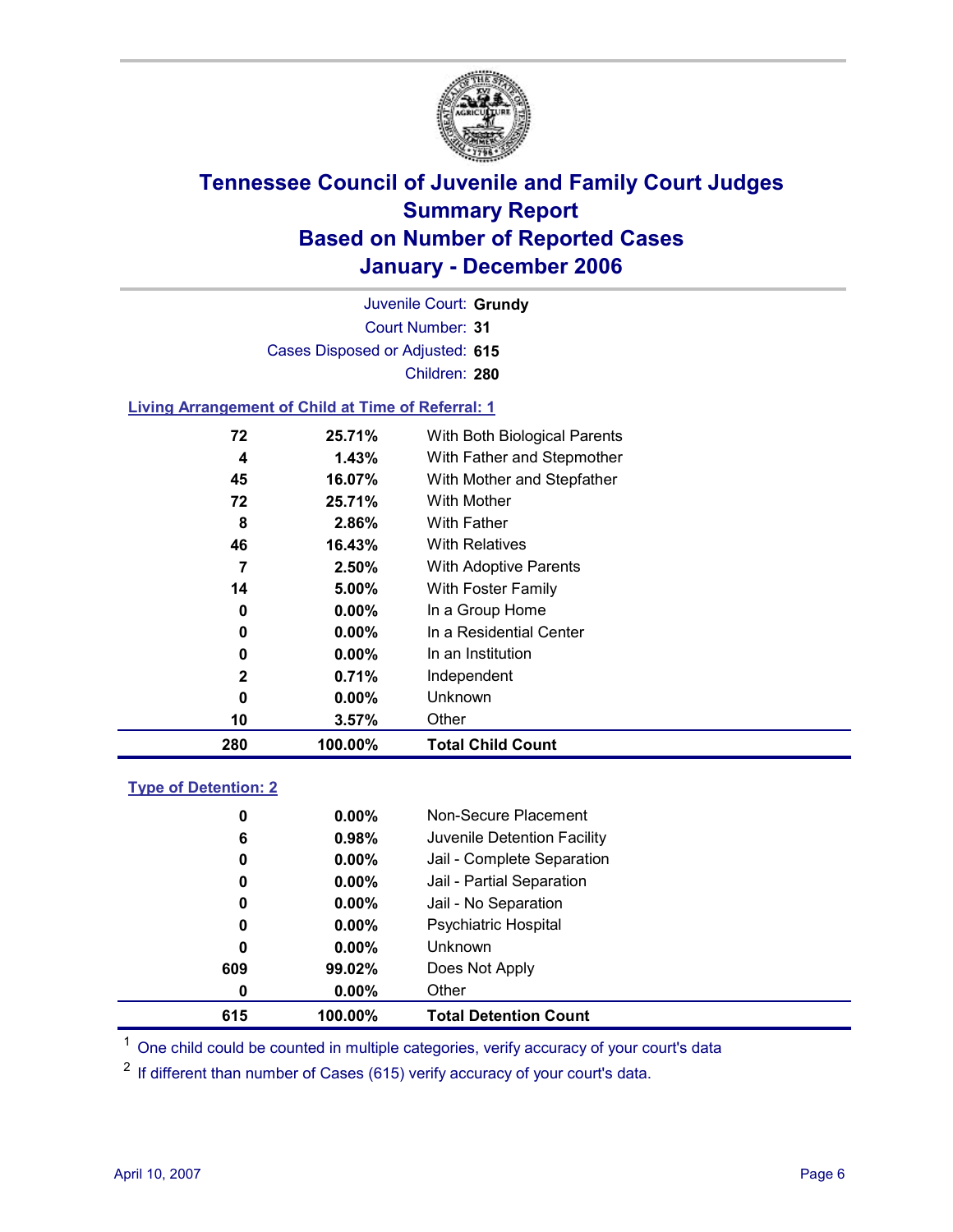

Court Number: **31** Juvenile Court: **Grundy** Cases Disposed or Adjusted: **615** Children: **280**

#### **Placement After Secure Detention Hearing: 1**

|                          | 0.16%    | Returned to Prior Living Arrangement       |
|--------------------------|----------|--------------------------------------------|
| $\mathbf{2}$             | 0.33%    | Juvenile Detention Facility                |
| 0                        | $0.00\%$ | Jail                                       |
| 0                        | $0.00\%$ | Shelter / Group Home                       |
| 0                        | $0.00\%$ | <b>Foster Family Home</b>                  |
| 3                        | 0.49%    | Psychiatric Hospital                       |
| 0                        | $0.00\%$ | Unknown / Not Reported                     |
| 609                      | 99.02%   | Does Not Apply                             |
| 0                        | $0.00\%$ | Other                                      |
| 615                      | 100.00%  | <b>Total Placement Count</b>               |
|                          |          |                                            |
| <b>Intake Actions: 2</b> |          |                                            |
| 297                      | 41.48%   | <b>Petition Filed</b>                      |
| 13                       | 1.82%    | <b>Motion Filed</b>                        |
| 76                       | 10.61%   | <b>Citation Processed</b>                  |
| 0                        | $0.00\%$ | Notification of Paternity Processed        |
| 320                      | 44.69%   | Scheduling of Judicial Review              |
| 0                        | $0.00\%$ | <b>Scheduling of Administrative Review</b> |
| 4                        | 0.56%    | Scheduling of Foster Care Review           |
|                          | 0.14%    | <b>Unknown</b>                             |

**3 0.42%** Other

<sup>1</sup> If different than number of Cases (615) verify accuracy of your court's data.

**716 100.00% Total Intake Count**

<sup>2</sup> If different than number of Referral Reasons (716), verify accuracy of your court's data.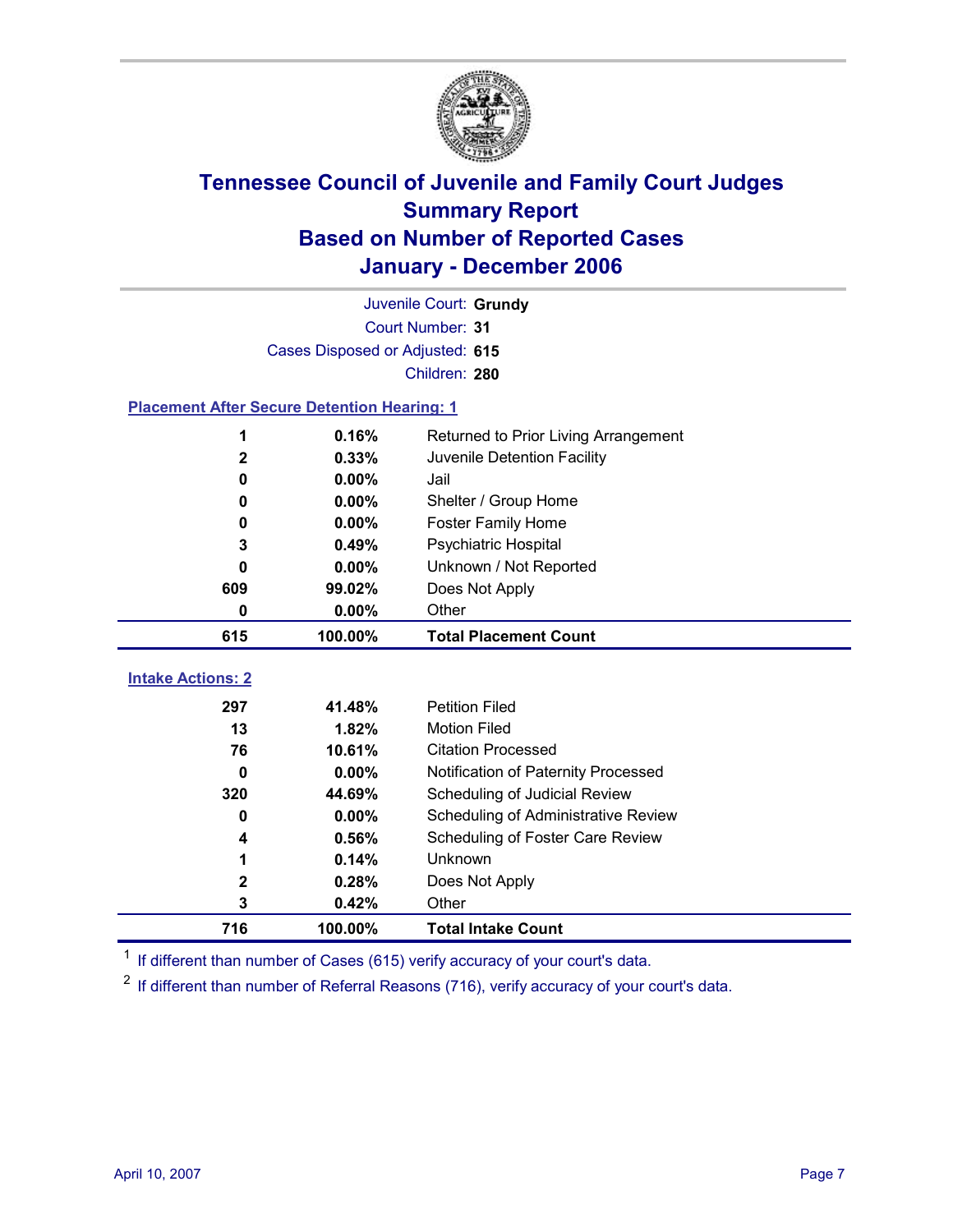

Court Number: **31** Juvenile Court: **Grundy** Cases Disposed or Adjusted: **615** Children: **280**

### **Last Grade Completed by Child: 1**

| 280 | 100.00% | <b>Total Child Count</b> |
|-----|---------|--------------------------|
| 0   | 0.00%   | Other                    |
| 0   | 0.00%   | Unknown                  |
| 0   | 0.00%   | Never Attended School    |
| 0   | 0.00%   | Graduated                |
| 5   | 1.79%   | <b>GED</b>               |
| 0   | 0.00%   | Non-Graded Special Ed    |
| 3   | 1.07%   | 12th Grade               |
| 26  | 9.29%   | 11th Grade               |
| 52  | 18.57%  | 10th Grade               |
| 33  | 11.79%  | 9th Grade                |
| 29  | 10.36%  | 8th Grade                |
| 18  | 6.43%   | 7th Grade                |
| 4   | 1.43%   | 6th Grade                |
| 15  | 5.36%   | 5th Grade                |
| 10  | 3.57%   | 4th Grade                |
| 4   | 1.43%   | 3rd Grade                |
| 5   | 1.79%   | 2nd Grade                |
| 4   | 1.43%   | 1st Grade                |
| 13  | 4.64%   | Kindergarten             |
| 5   | 1.79%   | Preschool                |
| 54  | 19.29%  | Too Young for School     |

### **Enrolled in Special Education: 1**

| 280 | 100.00%  | <b>Total Child Count</b> |  |
|-----|----------|--------------------------|--|
| 0   | $0.00\%$ | Unknown                  |  |
| 214 | 76.43%   | No                       |  |
| 66  | 23.57%   | Yes                      |  |
|     |          |                          |  |

<sup>1</sup> One child could be counted in multiple categories, verify accuracy of your court's data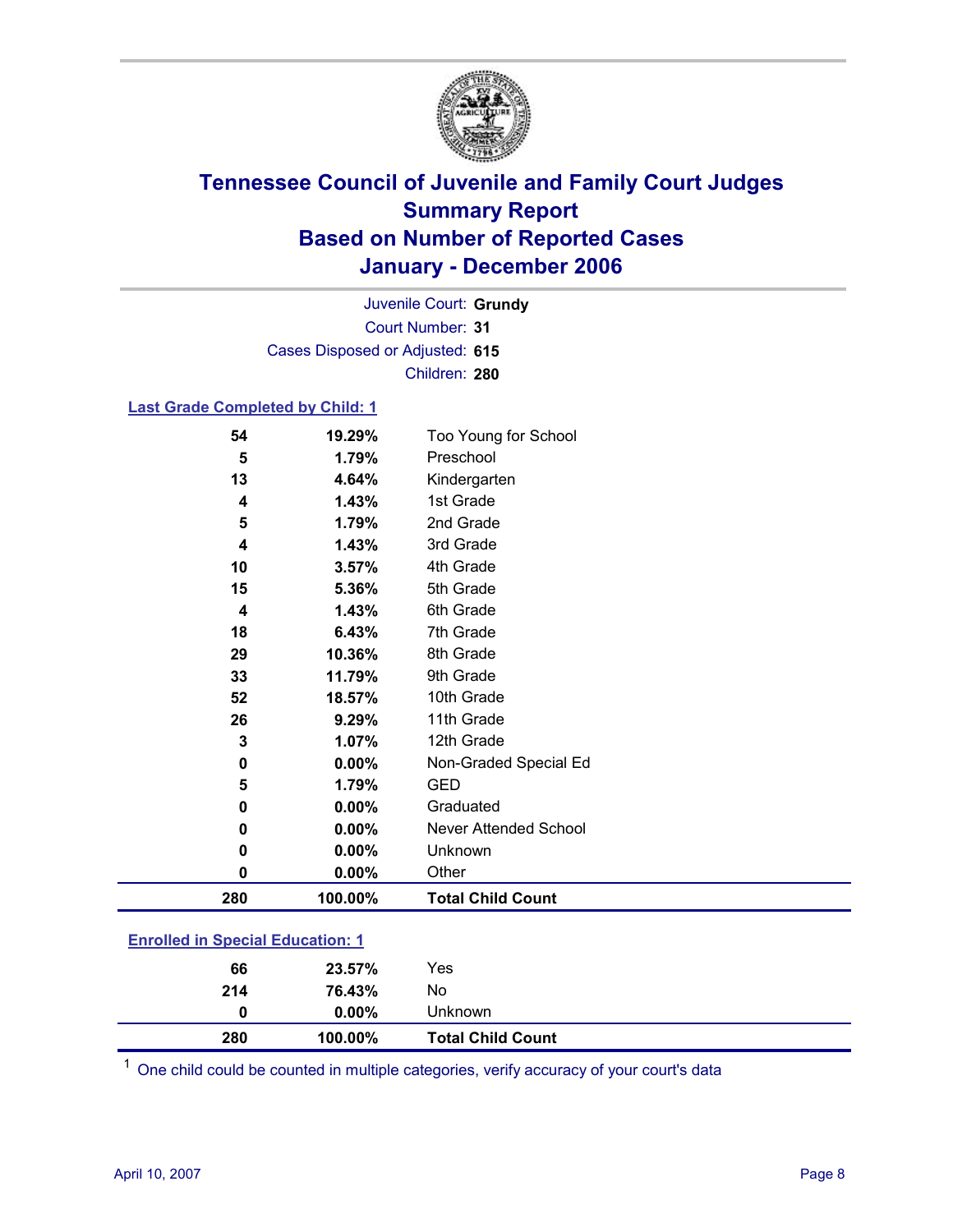

| Juvenile Court: Grundy              |                                 |                                           |  |  |
|-------------------------------------|---------------------------------|-------------------------------------------|--|--|
| Court Number: 31                    |                                 |                                           |  |  |
|                                     | Cases Disposed or Adjusted: 615 |                                           |  |  |
|                                     |                                 | Children: 280                             |  |  |
| <b>Action Executed By: 1</b>        |                                 |                                           |  |  |
| 715                                 | 99.86%                          | Judge                                     |  |  |
| 0                                   | $0.00\%$                        | Referee                                   |  |  |
| 1                                   | 0.14%                           | YSO                                       |  |  |
| 0                                   | $0.00\%$                        | Other                                     |  |  |
| 0                                   | $0.00\%$                        | Unknown / Not Reported                    |  |  |
| 716                                 | 100.00%                         | <b>Total Action Count</b>                 |  |  |
| <b>Formal / Informal Actions: 1</b> |                                 |                                           |  |  |
| 3                                   | 0.42%                           | Dismissed                                 |  |  |
| 0                                   | $0.00\%$                        | Retired / Nolle Prosequi                  |  |  |
| 10                                  | 1.40%                           | <b>Complaint Substantiated Delinquent</b> |  |  |

| 716 | 100.00%  | <b>Total Action Count</b>                            |
|-----|----------|------------------------------------------------------|
| 0   | $0.00\%$ | Unknown / Not Reported                               |
| 0   | $0.00\%$ | Other                                                |
| 0   | $0.00\%$ | Case Held Open                                       |
| 0   | $0.00\%$ | <b>Review Concluded</b>                              |
| 554 | 77.37%   | <b>Special Proceeding</b>                            |
| 0   | $0.00\%$ | Charges Cleared by Transfer to Adult Court           |
| 0   | $0.00\%$ | <b>Transfer to Adult Court Hearing</b>               |
| 0   | $0.00\%$ | <b>Pretrial Diversion</b>                            |
| 47  | 6.56%    | Informal Adjustment                                  |
| 0   | $0.00\%$ | <b>Complaint Substantiated Mentally III</b>          |
| 0   | $0.00\%$ | <b>Complaint Substantiated Abused</b>                |
| 7   | 0.98%    | <b>Complaint Substantiated Dependent / Neglected</b> |
| 95  | 13.27%   | <b>Complaint Substantiated Status Offender</b>       |
| ้าบ | 1.40%    | Complaint Substantialed Delinquent                   |

 $1$  If different than number of Referral Reasons (716), verify accuracy of your court's data.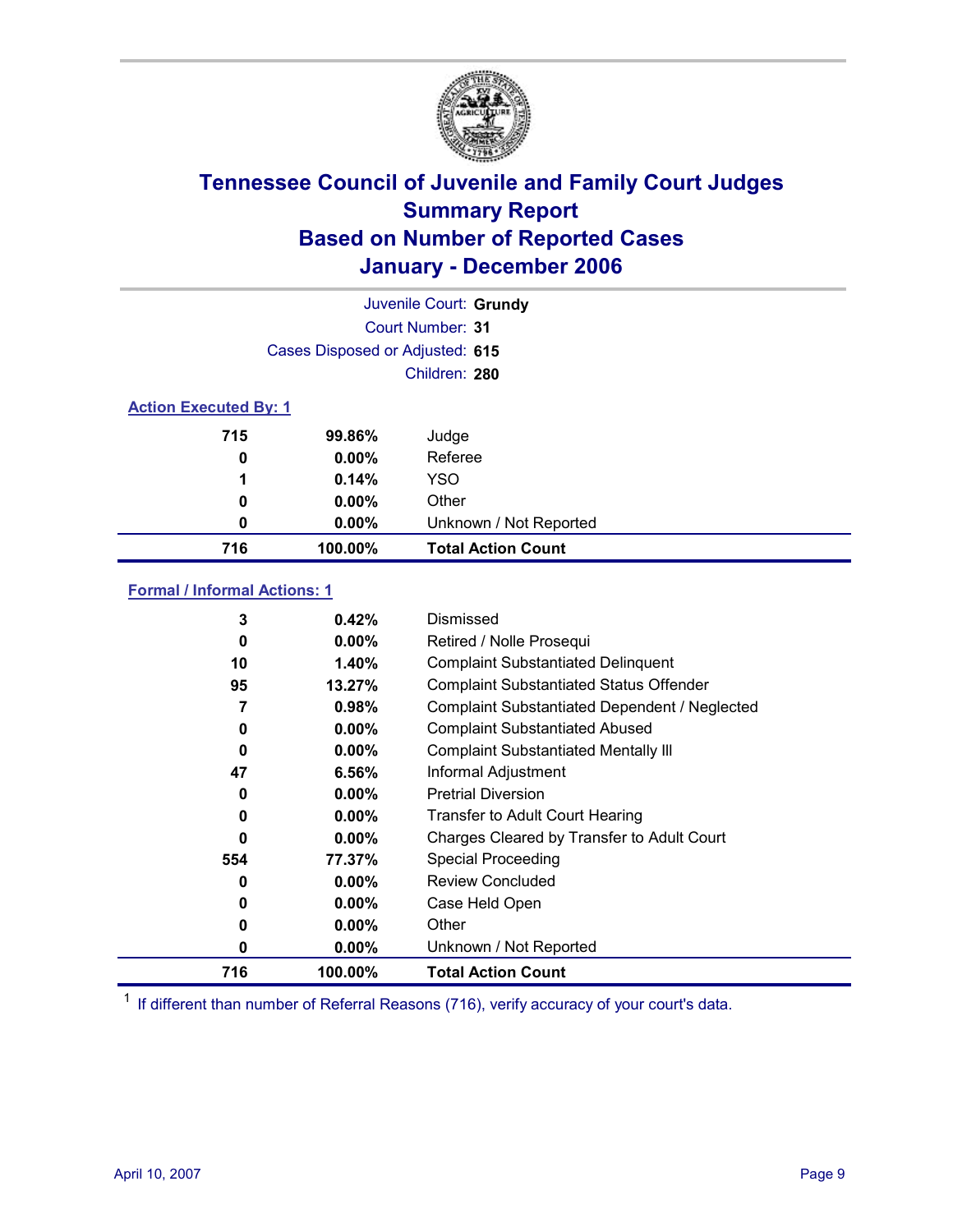

Court Number: **31** Juvenile Court: **Grundy** Cases Disposed or Adjusted: **615** Children: **280**

| <b>Case Outcomes:</b> |          | There can be multiple outcomes for one child or case. |
|-----------------------|----------|-------------------------------------------------------|
| 38                    | 2.74%    | <b>Case Dismissed</b>                                 |
| $\overline{7}$        | 0.50%    | Case Retired or Nolle Prosequi                        |
| 332                   | 23.92%   | Warned / Counseled                                    |
| 291                   | 20.97%   | <b>Held Open For Review</b>                           |
| 12                    | 0.86%    | Supervision / Probation to Juvenile Court             |
| 0                     | $0.00\%$ | <b>Probation to Parents</b>                           |
| 25                    | 1.80%    | Referral to Another Entity for Supervision / Service  |
| 1                     | 0.07%    | Referred for Mental Health Counseling                 |
| 16                    | 1.15%    | Referred for Alcohol and Drug Counseling              |
| 0                     | 0.00%    | Referred to Alternative School                        |
| 0                     | $0.00\%$ | Referred to Private Child Agency                      |
| 15                    | 1.08%    | Referred to Defensive Driving School                  |
| 0                     | 0.00%    | Referred to Alcohol Safety School                     |
| 17                    | 1.22%    | Referred to Juvenile Court Education-Based Program    |
| 0                     | 0.00%    | Driver's License Held Informally                      |
| 0                     | 0.00%    | <b>Voluntary Placement with DMHMR</b>                 |
| 0                     | $0.00\%$ | <b>Private Mental Health Placement</b>                |
| 0                     | 0.00%    | <b>Private MR Placement</b>                           |
| 5                     | 0.36%    | Placement with City/County Agency/Facility            |
| $\mathbf 0$           | $0.00\%$ | Placement with Relative / Other Individual            |
| 92                    | 6.63%    | Fine                                                  |
| 3                     | 0.22%    | <b>Public Service</b>                                 |
| 2                     | 0.14%    | Restitution                                           |
| 0                     | $0.00\%$ | <b>Runaway Returned</b>                               |
| 9                     | 0.65%    | No Contact Order                                      |
| 0                     | $0.00\%$ | Injunction Other than No Contact Order                |
| 0                     | $0.00\%$ | <b>House Arrest</b>                                   |
| 0                     | 0.00%    | <b>Court Defined Curfew</b>                           |
| 0                     | 0.00%    | Dismissed from Informal Adjustment                    |
| 0                     | $0.00\%$ | Dismissed from Pretrial Diversion                     |
| $\bf{0}$              | 0.00%    | Released from Probation                               |
| 0                     | 0.00%    | <b>Transferred to Adult Court</b>                     |
| 0                     | 0.00%    | <b>DMHMR Involuntary Commitment</b>                   |